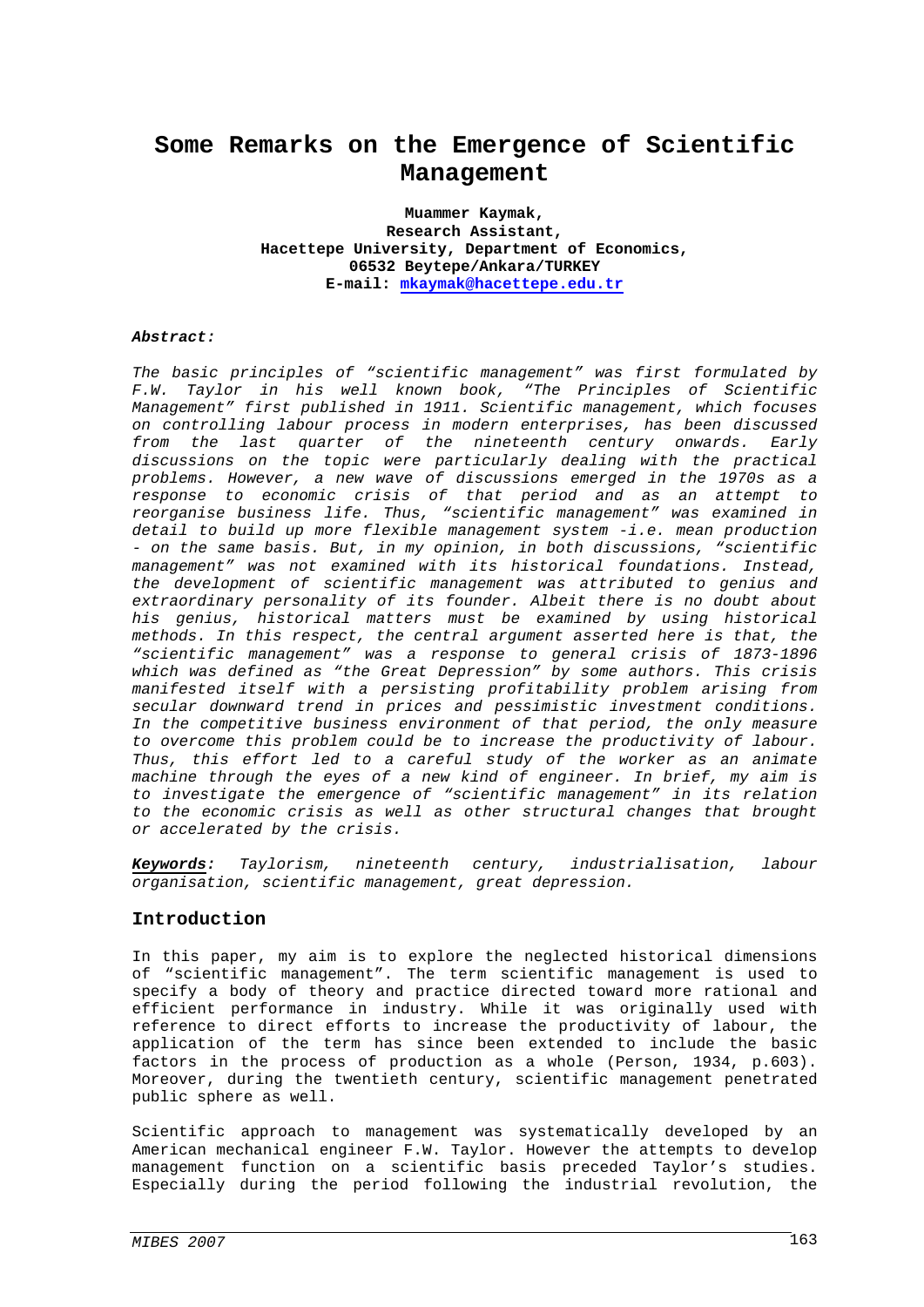factory system emerged and the development of this system brought with itself many new problems related with the organisation and management of labour, the structure and equipment of factories and the technique of production (Thompson, 1914, p.506). These problems associated with the production process solved in a way to make manufacturing at a profit possible. But as I argue in this paper, early solutions were inevitably rudimentary and insufficient.

In the first part of this study, early history of management practices will be argued. The second part focuses on the role of 1873-1896 economic crisis in the emergence of scientific management. The third part explains the main arguments of Taylor in the context of scientific management. The final part covers the concluding remarks.

#### **I. The Early History of Labour Organisation**

The classical economists were the first thinkers who mentioned the problems of the organisation of labour in the modern sense. Sir William Petty and Adam Smith (1937) wrote about the division of labour in production process and its crucial role for productivity. $^1$  But, management as a field of study appeared alongside with the industrial capitalism which in turn emerged from the occurrence of industrial revolution.

According to conventional approach industrial capitalism began in the last quarter of the eighteenth century when significant number of workers started to be employed by a single businessman within a factory (Ashton, 1968). As soon as the producers were gathered together, the problem of management arose in embryonic form. But attempts towards to organise labour goes back to earlier times. The Pyramids, the Great Wall of China, extensive networks of roads, aqueducts and irrigation canals, monuments, cathedrals, etc., dating from antiquity and medieval times required too many workers in their construction processes. Apart from these huge projects there were workshops which produced weapons for the armies of the traditional Empires. In these workshops, there was elementary division of labour which can be considered as embryonic forms of later modern production process. As Braverman (1974, p.64) pointed out; "Roman workshops for metalwork, pottery, leather, glassblowing, brickmaking, and textiles, as well as large agriculture estates, brought together scores of workers under a single management". Nevertheless, these early practices were carried out by dependent labour, either slaves or serfs and because of the absence of market-motive, technology was stagnant. For instance, The Pyramids were constructed with the surplus labour of an enslaved population for the greater glory of the pharaohs in this world and the otherworld. Roads, aqueducts, and canals were built for their military or civilian usefulness and not generally for a profit-motive.

Another instance might be given from the seventeenth century France. Here, state-subsidised manufactories created by the famous governor Colbert, had benefited from being actual or legal monopolies. These manufactories were producing arms or luxury goods and receiving very large orders from court or army (Kemp, 1971, p.33).

The management required under such circumstances remained elementary and this was particularly true when the labour was that of slaves and sometimes supervised by slaves as well. The modern businessmen, however, working with waged labour and profit motive must consider production costs and renew technology to survive in a competitive environment. In

÷,

 $^1$  For Petty's contributions to this issue, see Hutchison (1988, p.39-40).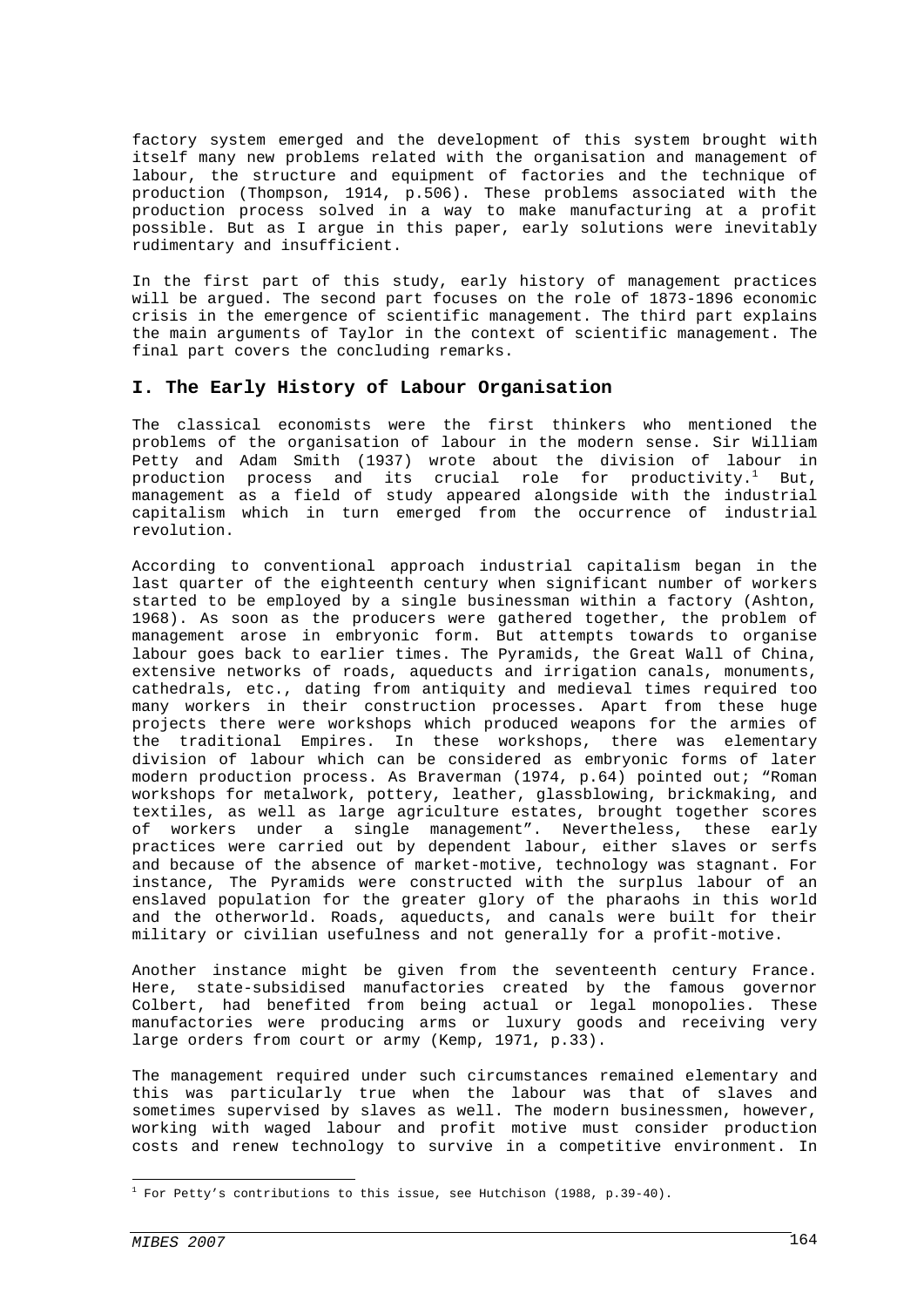this context, modern entrepreneur must implement the most effective management techniques.

In order to understand the conditions that pave the way for modern management, which was established in the late  $19<sup>th</sup>$  century, it is required to mention early history of industrialisation. It is true that industrialisation emerged with industrial revolution. But there was an early history dating nearly back to three centuries before this event. This transitional period from feudalism to industrial capitalism is named by historians under various headings. Among them, "commercial capitalism", "mercantilism", "agrarian capitalism" or "the age of manufacture" could be mentioned. During this period, feudal social relations gradually declined. Western Europe witnessed the dissolution of manorial economy of feudal order and emergence of domestic and manufactural economy from the fifteenth century onwards.

In the manufactural phase, traditional craftsmen like spinners, weavers, glaziers, potters, blacksmiths, millers and bakers, etc. were being employed by merchant-capitalists. These craftsmen were embodied traditional knowledge and skills of their crafts. This early form of industry was simply gathering of small units of production and reflecting little change in traditional methods and thus, the work remained under the immediate control of producers.<sup>2</sup> Here the functions of management were brought into being by the very practice of co-operative labour. Even an assemblage of independently practising artisans requires coordination, if one considers the need for the provision of a workplace and the ordering the process within it, the centralisation of the supply of materials even the most elementary scheduling of urgencies and tasks, and the maintenance of records of costs, payrolls, materials, finished goods, sales, credit and the calculation of profit and loss (Braverman, 1974, p.59-60). Another assembly works like shipbuilding and coachmaking required relatively advanced cooperation of different kinds of labour. Again some industries which had little handicraft background –i.e. sugar refining soap boiling, distilling- and various primary process like iron smelting copper and brass working were completely transformed. All of these required conceptual and coordination functions which took the form of management in the industry.

There were more immediate precedents for the early industrial capitalist to draw upon, in the form of mercantile enterprises, plantations, and agricultural estates. Merchant capitalism invented checks and controls; and from commercial capital the industrial capitalist also took over the structure of branch organisation subdivided among responsible managers. Agricultural estates and colonial plantations offered the experience of a well-developed supervisory routine, particularly since much early mining (and the construction works that relied on it) was carried out on the agricultural estates of Great Britain under the supervision of estate agents (Braverman, 1974, p.65).

Before industrial revolution, regulation of feudal guilds and apprentice rules and the other restraints common to feudalism, albeit declining, were still determining social and economic relations. To avoid these precapitalistic obstacles, businessmen tended to escape new towns and some rural areas which were free of guilds and feudal regulations and traditions.

The early phases of industrial capitalism were characterised by entrepreneur's attempt to obtain producer's products without taking into account the labour market. Instead they preferred great variety of sub-

÷,

 $2$  For detailed discussion of this process, see Dobb (1964).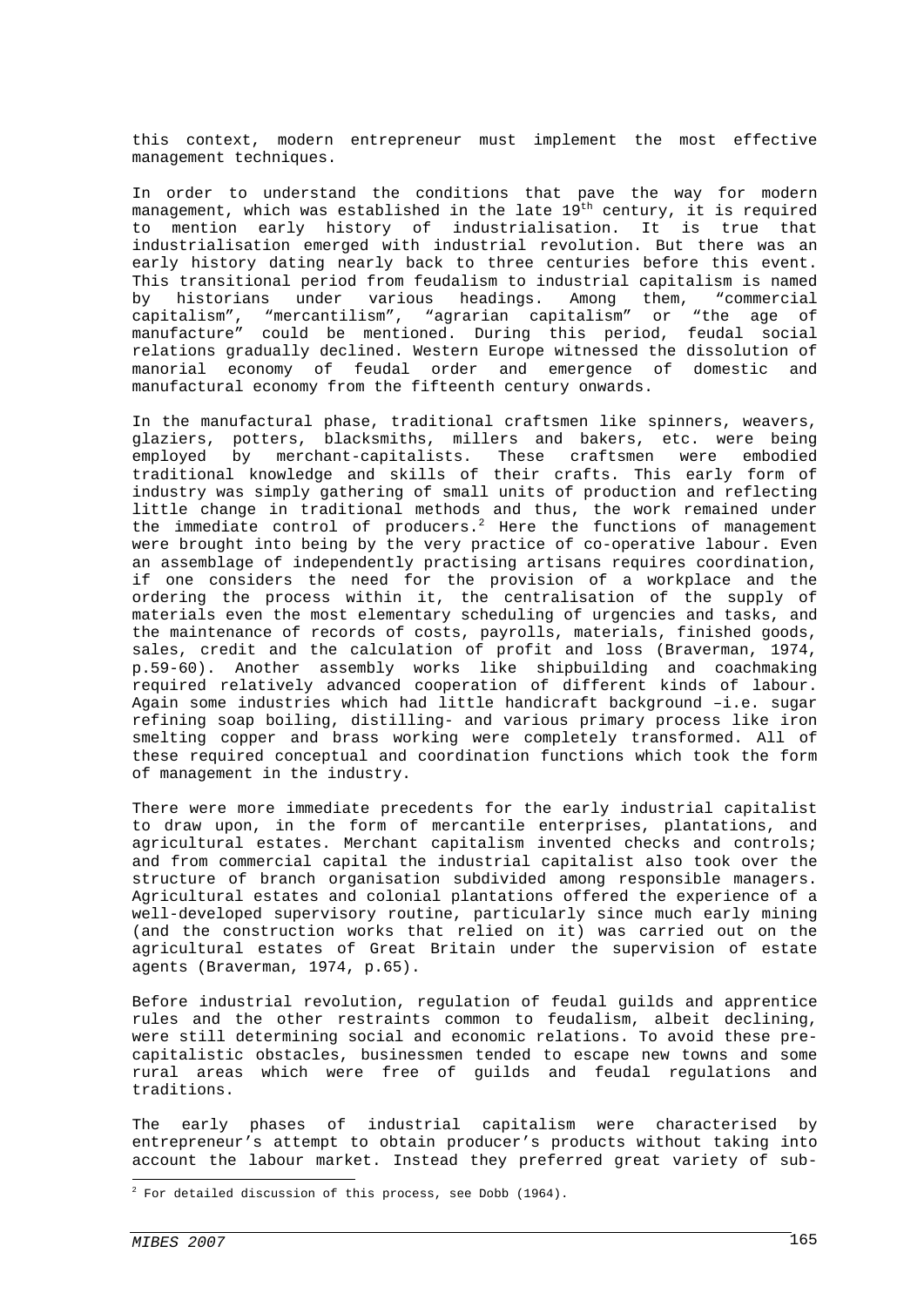contracting and putting-out systems. In the form of domestic labour it was to be found in textile, clothing, metal goods, watch making, hat, wood and leather industries where the merchant capitalist provided material on a piecework basis to workers for manufacture in their own homes through the medium of sub-contractors and commission agents. But even in industries where work could not be performed at home such as coal, tin and copper mines, mine workers themselves working at the face, took contracts individually or in gangs, either directly or through the mediation of subcontracting employer. This system persisted even in early stages of factory system. In cotton mills skilled spinners were put in charge of machinery and usually engaged child assistants from among their own families and acquaintances. Foremen sometimes added to their direct supervisory function the practice of taking few machines on their own account and hiring labour to operate them (Braverman, 1974, p.61).

In the United States the contract system in which puddlers and other skilled iron and steel craftsmen were paid by the ton on a sliding scale pegged to market price. Hiring the workers by skilled labourers was distinguishing characteristic of this industry until almost the end of the nineteenth century. Dobb (1964, p,266) depicts the picture as follows;

As late as 1870 the immediate employer of many workers was not the large capitalist but the intermediate sub-contractor who was both an employee and in turn a small employer of labour. In fact the skilled labour of the middle nineteenth century tended to be in some measure a sub-contractor and in psychology and outlook bore the marks of his status.

Moreover this type of relationship prevailed not only in trades still at the stage of outwork and domestic production such as gunmaking, coachbuilding but also in sectors that factory system dominated. In brief, in early stage of industrial capitalism businessmen utilises labour as it comes to them from prior forms of production while implementing conventional labour process. In other words, the workers are already trained traditional arts of industry previously practiced in feudal and guild handicraft production. And these skilled workers were controlling the speed and course of production process. Under these conditions, main task of the early management unit was just to realise a control mechanism on workers. Control without centralisation of employment was, if not impossible, certainly very difficult, and so the precondition for management was the gathering of workers under the single roof. The first effect of such a change was to enforce upon the workers regular hours of work, in contrast to the self-imposed pace which included many interruptions, short days and holidays, and in general prevented a prolongation of the working day for the purpose of producing a surplus under then-existing technical conditions.<sup>3</sup>

In all these early efforts, the businessmen were groping toward a theory and practice of management. Having created new social relations of production, and having begun to transform the mode of production, they found themselves confronted by problems of management which were different not only in scope but also in content from those characteristic of earlier production processes. Under the special and new relations of modern capitalism, which presupposed a "free labour contract" businessmen had to extract from their interests, to impose their will upon their workers while operating a labour process on a voluntary contractual basis. Taylor's all effort was devoted to solve "labour problem" under these new conditions. In Nelson's (1974, p.480) words; "rather than a

÷,

<sup>&</sup>lt;sup>3</sup> For detailed information, see Pollard (1965).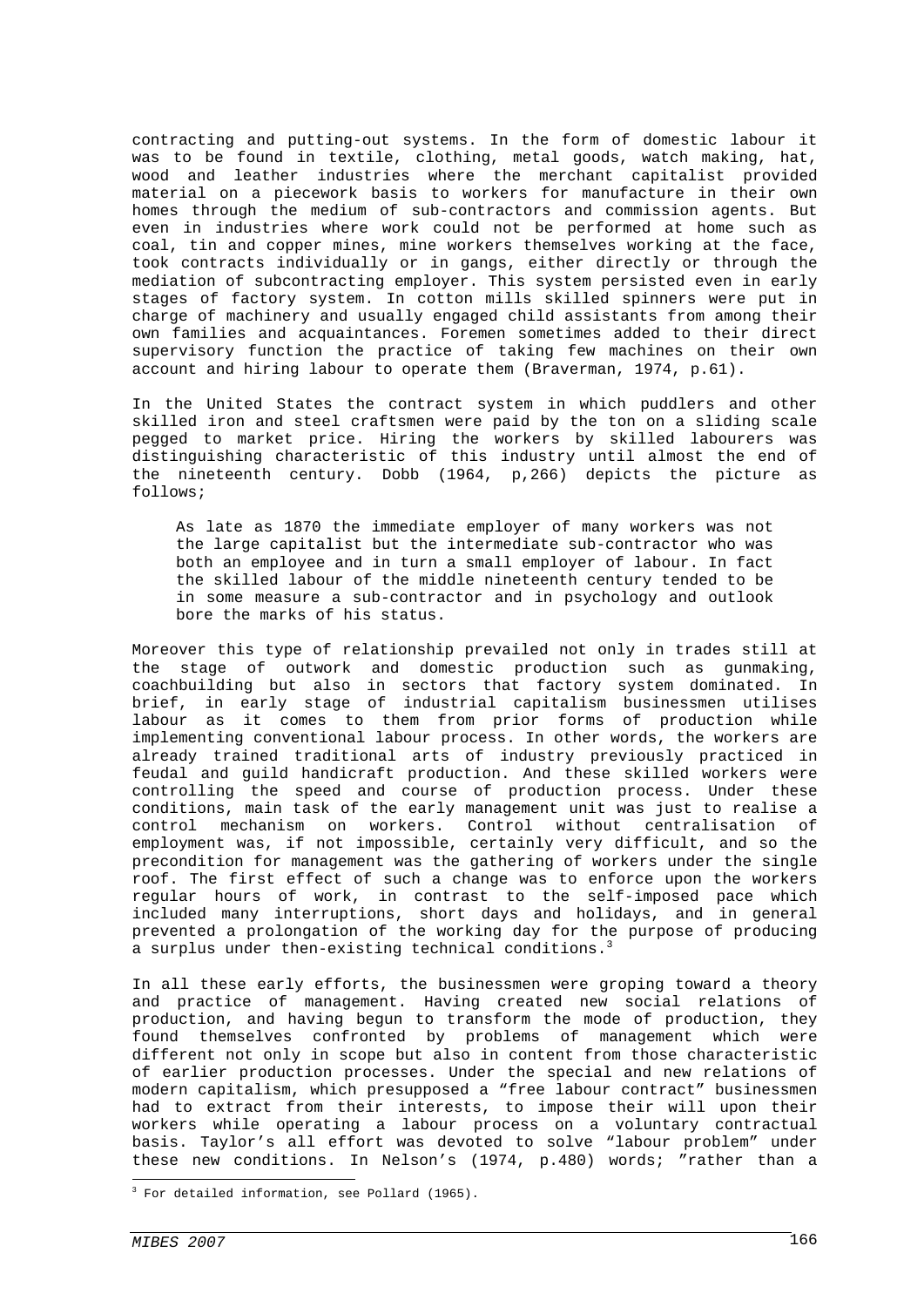'partial solution of the labour problem,' the Taylor system was a comprehensive answer to the problems of factory coordination, a refinement and extension of systematic management". In the following part, the environment which motivated his efforts will be investigated.

## **II. "The Great Depression" of 1873-1896 and Scientific Management**

As it was mentioned above, scientific management is an outcome of industrial revolution and its by-product factory system. However, the comprehensive formulation of management theory appeared in the late nineteenth and early twentieth centuries. This period differentiated itself from the first half of the nineteenth century in terms of enormous growth in the size of enterprises, monopolistic tendencies in the organisation of industry and purposive and systematic application of science to industry. According to Braverman (1974, p.85), the scientific management movement initiated by F.W. Taylor in the last decades of nineteenth century was brought into being by these forces. And he also warns us with the following words; "...Taylorism belongs to chain of development of management methods and organisation of labour and not to the development of technology in which its role was minor."<sup>4</sup>

Scientific management can be defined as an attempt to apply the methods of science to the increasingly complicated problems of control of labour in rapidly growing enterprises.

A comprehensive and detailed outline of the principles of Taylorism is out of this investigation. Nevertheless, to clarify the issue, main arguments of Taylor together with the contemporaneous conjuncture should be mentioned. Besides, the intellectual sources, which he was directly influenced, must be considered as well. At this point, I am underlining the role of 1873-1896 crisis, which is called as the "Great Depression". In this context, the emphasis will be given to explain the main features and the role of this crisis in the emergence of scientific management.

The years from 1873 to 1896 seemed to many contemporaries a startling departure from historical experience. There are two main issues to consider about the period named the "Great Depression" (before the 1930's). First to explore what was happening in the economy, and then, to find out mechanisms to overcome problems revealed by crisis.<sup>5</sup>

Obviously, the period was not simply a depression according to the usual meaning of the word. During the period prices fell unevenly, irregularly but inexorably through crisis and boom-an average of one third of all commodities. According to many interpreters including contemporaries, "it was most drastic deflation in the memory of man". And the rate of interest declined to the point where the capital was so abundant as to be almost a free good (Landes, 1969, p.231).

In a competitive environment, deflation meant a pressure on the rate of profit. In D. Landes's (1969, p.231) words; "..profits shrank while what was now recognised as periodic depressions seemed to drag on interminably. The economic system appeared to be running down".

 4 Taylor (1947, p. 40,77)'s examples to explain how the scientific methods work in management process support this argument. In *"The Principles of Scientific Management"* he illustrated scientific management with trades which are based on the most elementary form of labour such as pig iron handling and bricklaying.

<sup>&</sup>lt;sup>5</sup> The review of the explanations put forward by various authors to explain the causes of the depression is out of the scope of this investigation. For this issue, see Rostow (1948).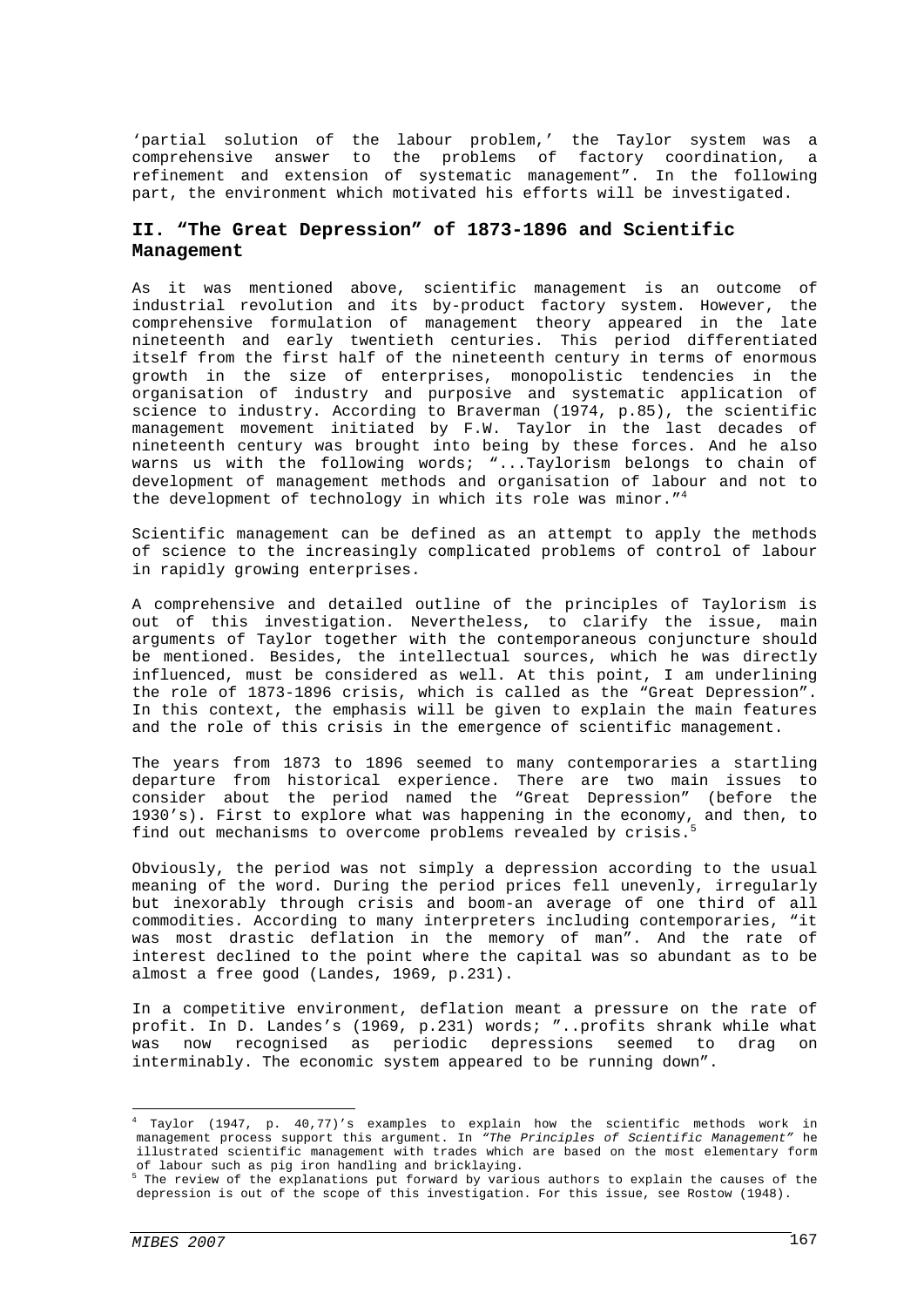During the same period under consideration, while England experienced a prolonged depression, the United States and Germany could achieve their industrialisation on the basis of new industries such as heavy engineering, chemicals and steel. However the economic conditions that prevailed were universal. The producers of Germany and the United States were also suffering from depression in trade. An American observer of this era, D.A. Wells (1889, p.1-5) was underlining the universality of crisis and narrated financial and mercantile bankruptcies in the U.S. for the post 1873 period.

A.J. Wilson, an author of this period, in his *Resources of Modern Countries* (1878) was writing in a much more pessimistic way;

Everywhere there is stagnation a negation of hope. The low present Condition of business enterprise and possibilities at present nearly universal....Month by month English exports have been declining and month by month producers are content to take lower prices.

...On all grounds I look for a further depression in the trade of this country, and when I consider how unprepared we are by our habits and social conditions for a prolonged time of retrogression. I confess the prospect is to mean alarming one...This is not a period like those which followed ordinary panics. It is, more likely, the beginning of a new era for ourselves and the world (quoted by Beales, 1934, p.68-69).

M.Dobb (1964, p.300) brightly pointed out that "(the Great Depression) has come to be regarded as forming a watershed between two stages of capitalism; the earlier vigorous prosperous and flushed with adventurous optimism; the later more troubled, more hesitant and, some would say, already bearing the marks of senility and decay".

Despite the above comments stressing the pervasive conditions of depression, some authors objected to depression argument for this period. Among them, S.B. Saul (1969), evaluated the depression argument as "a myth" by looking at various economic indicators. Indeed, when we consider growth rate of total output and volume of foreign trade for industrialised country, a positive trend -even decreased relatively – could be seen. Therefore, Beales (1934, p.68) asked the following crucial question;

If it be feasible, on the ground of falling prices, to regard the years from 1873-1896 as a unity, is it reasonable to describe them as "the great depression?

However, the businessmen, officials, politicians and economists were discoursing about depression. Even "The Royal Commission for Depression on Trade", which was established to investigate the causes of depression, accepted that "they had no secret incantation, no 'open sesame' which broke the evil spell of depression" (Beales, 1934, p.68). Alfred Marshall (1926, p.99) one of the most influential economist of that era, was summarising the situation as follows; "A depression of prices a depression of interest and a depression of profits. I can not see any reason for believing that there is any considerable depression in any other respect."

Nevertheless, it is certain that there was a pessimistic business environment in that period. Because of the falling prices, investments were not profitable. Under this circumstance, the initial reaction to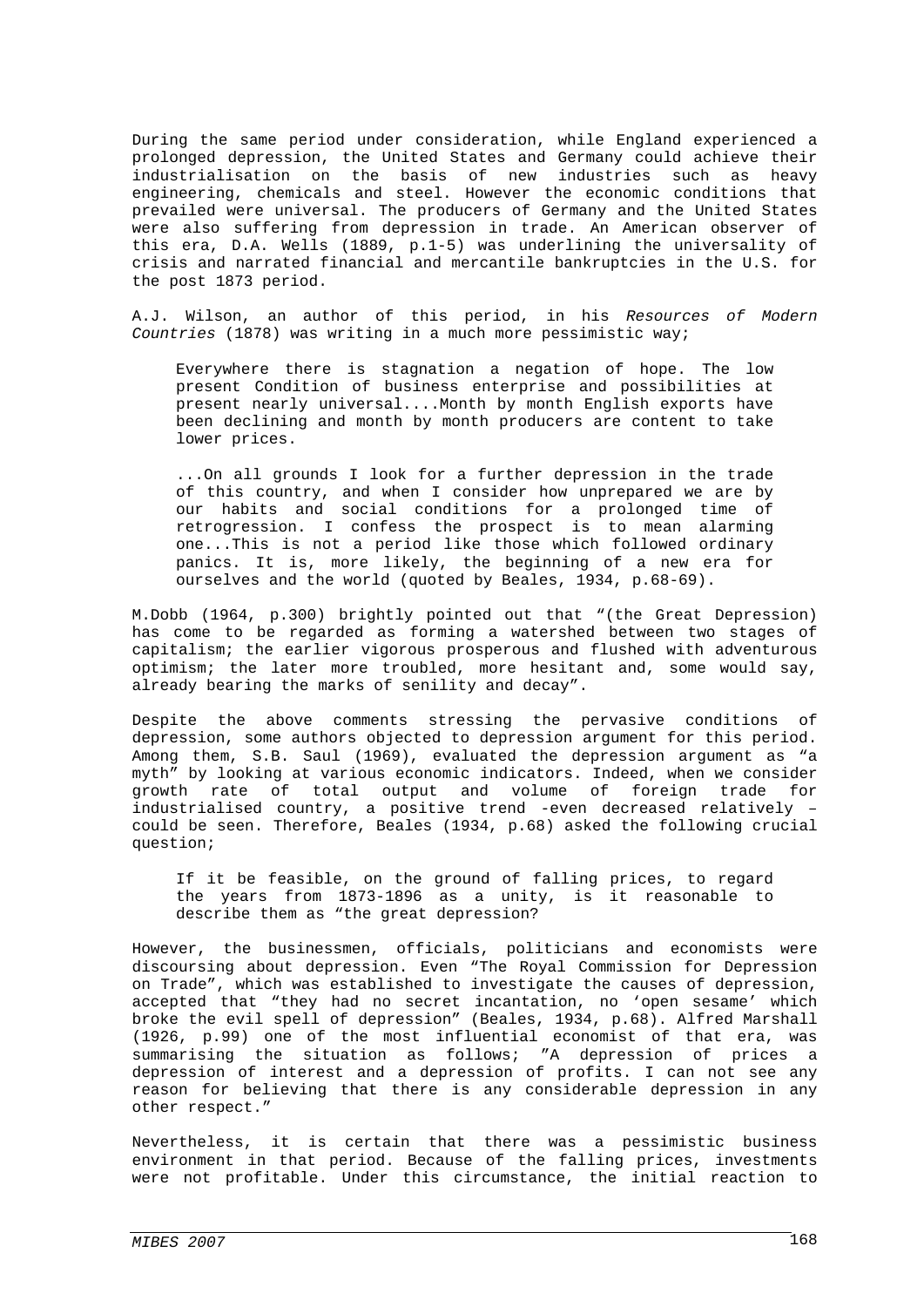depression was to eliminate competition. This tendency was stronger in the United States and Germany rather than the United Kingdom. In these countries, in addition to mergers and acquisitions, monopolies such as trusts and cartels were created almost in all sectors of the economy. In the United Kingdom, "the workshop of the world", this tendency was weak due to the fact that this country had already a monopoly power in world manufacture, trade and shipping. Therefore she insisted on the free trade doctrine. Monopolisation as a measure to oppose depression accelerated the inherent tendency towards growing for the firms. In these big enterprises, systematic management became both possible and necessary (Hobsbawm, 1987, p.40-45).

Another measure implemented in this period was increasing productivity by developing more efficient management techniques. Henceforth Taylor and his contemporaries devoted their effort to accomplish this aim, played a crucial role.

Taylor started to work as an apprentice after one year following the panic of 1873. He referred this crisis in his *Principles of Scientific Management* as follows;

The writer came into the machine-shop of the Midvale Steel Company in 1878, after having served an apprenticeship as a pattern-maker and as a machinist. This was close to the end of the long period of depression following the panic of 1873, and business was so poor that it was impossible for many mechanics to get work at their trades. For this reason he was obliged to start as a day labourer instead of working as a mechanic. Fortunately for him, soon after he came into the shop the clerk of the shop was found stealing. There was no one else available, and so, having more education than the other labourers (since he had been prepared for college) he was given the position of clerk. Shortly after this he was given work as a machinist in running one of the lathes, and, as he turned out rather more work than other machinists were doing on similar lathes, after several months was made gangboss over the lathes (Taylor, 1947, p.48).

Depression conditions in steel and pig-iron sector were fairly evident. Under these conditions, usual behaviour of businessmen, if enterprise did not fail, is to keep production by implementing measures towards raising productivity and lowering costs. For Taylor, this was an opportunity to realise his experiment focusing on time and motion studies. In the following part the principles of scientific management will be argued.

## **III. The Main Principles of Scientific Management**

The main purpose of "the scientific management" is to increase the productivity. This aim was pursued by three major methods; i) by isolating each worker from work group and transferring the control of the work process from workers to the agents of management who told the worker exactly what to do and how much output to produce in the light of ii)a systematic breakdown of each process into timed component elements. (time and motion study)and iii) different systems of wage payment which would give the worker an incentive to produce more (Hobsbawm, 1987,p.44).

The use of the experimental methods in the study of work did not begin with Taylor; in fact, the self-use of such methods by the craftsman is part of the very practice of a craft. Being a follower of classical economists that mentioned above, Charles Babbage who might be considered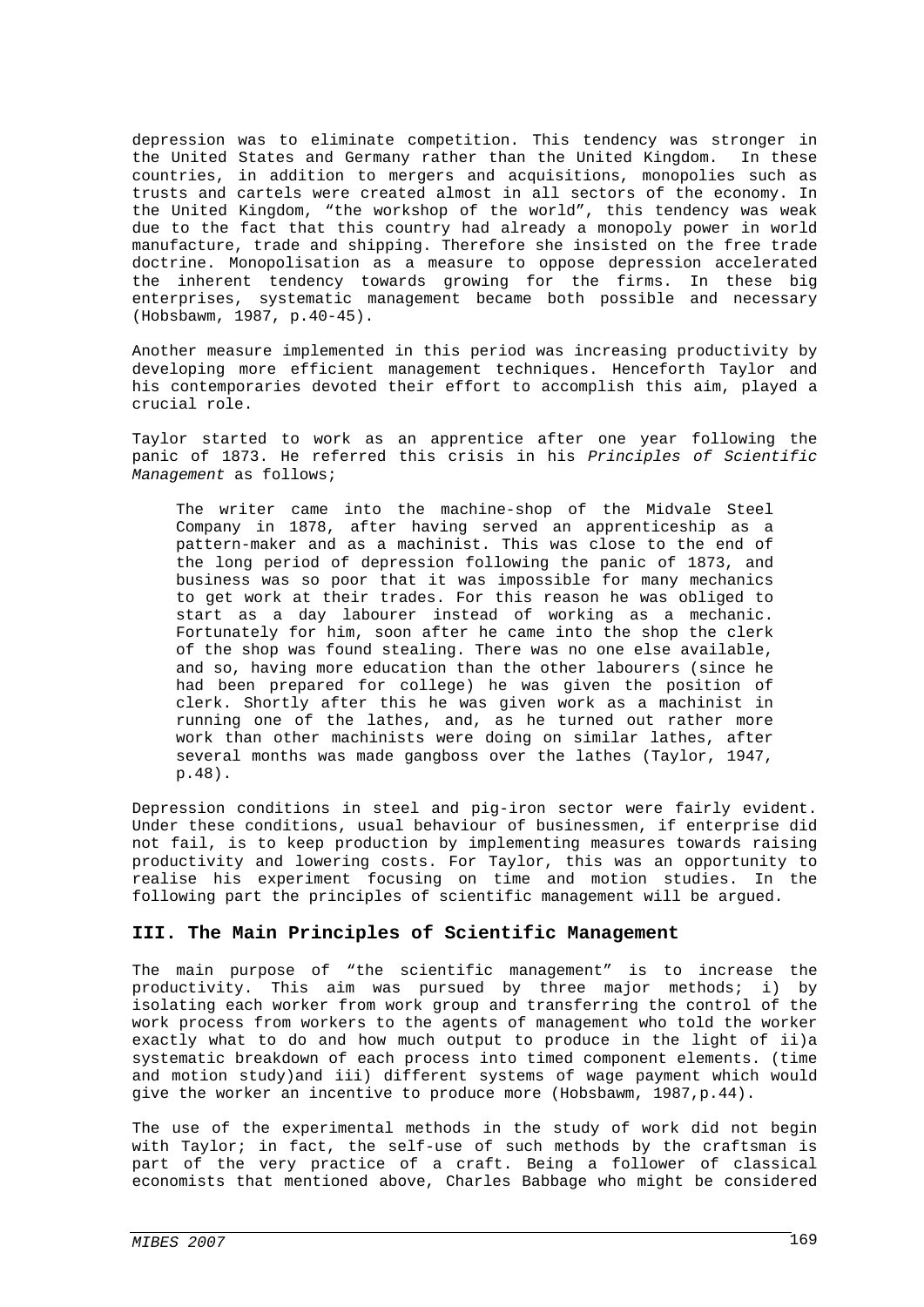as the most direct predecessor of Taylor, in his *The Economy of Machinery and Manufactures* (1832), wrote about the crucial points of the organisation of labour process in his day. Meanwhile, the French tradition in management or scientific study of work must have influenced Taylor. French tradition starts with Colbert, the famous minister of Louis XIV and includes military engineers like Vauban and Belidor, and culminates in Henri Fayol, a contemporary of Taylor who in his "General and Industrial Management" attempted a set of principles aimed at securing total enterprise control by way of a systematic approach to administration.

Taylor was basically interested in production process. He dealt with the organisation of labour process and control over it. Namely, he has little in common with physiologists who have attempted to gather information about human capacities to contribute management science.

One of the most distinctive aspects of Taylor's thought was his concept of control. Control has been the essential feature of management throughout the history but with Taylor it assumed unprecedented dimensions. The stages of management control over labour before Taylor had included progressively; the gathering together of the workers in a workshop and the dictation of the length of the working day; the supervision of workers to ensure diligent, intense, or uninterrupted application; the enforcement of rules against distractions (talking, smoking etc.) that were thought to interfere with application; the setting of production minimum etc. A worker is under management control when subjected to these rules. But Taylor raised the concept of control to an entirely new plane. That management had the right to control labour was generally assumed before Taylor, but in practice this right usually meant only the general setting of tasks with little interference in the workers mode of performing them. Taylor's contribution was to overturn this practice and replace it by its opposite. Management, he insisted, could only be a limited and frustrated undertaking so long as it left to the worker any decision about the work. His system was simply a means for management to achieve control of the actual mode of performance of every labour activity, from the simplest to most complicated. To this end he pioneered a far greater revolution in the division of labour than any that had gone before (Braverman, 1974, p.90-91).

Taylor was born in 1856 to a wealthy and reowned Quaker family in Philadelphia, Pennsylvania, USA. He wanted to attend Harvard University, prepared for college at Philips Academy in Exeter. At Exeter he was influenced by the classification system invented by Melvil Dewey in 1872 (Dewey Decimal System). Then, he was accepted at Harvard, but poor eyesight forced him to consider an alternative career. Probably, young Taylor changed his career plan to oppose his father who had been trying to direct him toward his own profession, the law. Somehow, in 1874, -one year after the panic of 1873- he then took the step extraordinary for anyone of his class, of starting a craft apprenticeship in a firm whose owners were social acquaintances of his family. When he completed this apprenticeship, he took a job at common labour in the Midvale Steel Work, also owned by friends of his family and technologically one of the most advanced companies in the steel industry. Within a few months, he had passed through jobs as clerk and journeyman machinist, and was appointed gang boss in charge of the lathe department. He became in 1878 a machine shop labourer at Midvale Steel Company. He introduced time-motion studies in 1881 with ideas of Frank B. and Lillian M. Gilbreth. In 1883 he earned a degree by night study from Stevens Institute of Technology He became general manager of Manufacturing Investment Company in 1890, and then a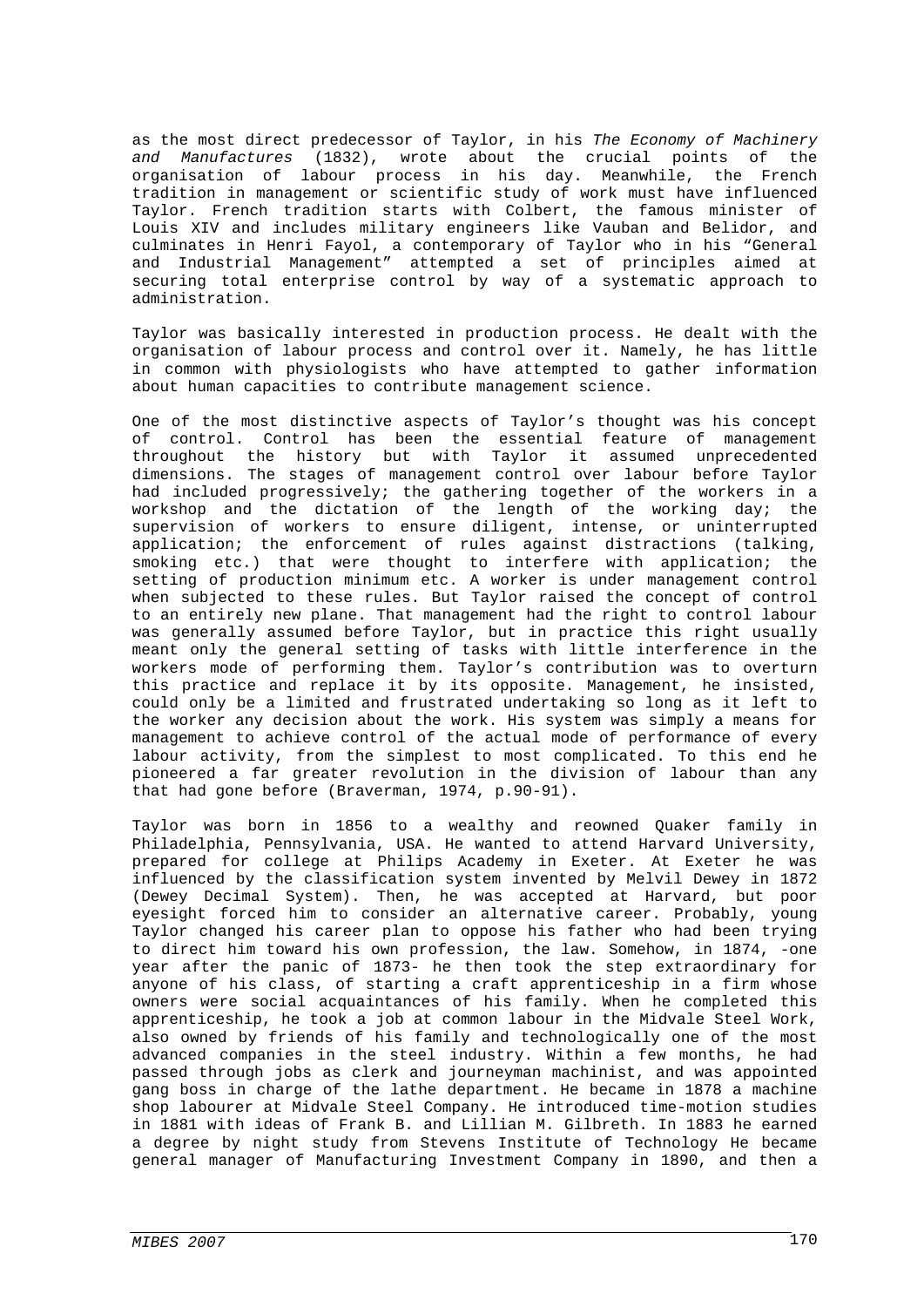consulting engineer to management.<sup>6</sup> But, although the groundwork of Taylor's philosophy had been laid several years earlier it was not until 1911 -when he published his "Principles of Scientific Management"- that it began to receive widespread publicity (Bedeian, 1988, p.492).

Taylor believed that the industrial management of his day was amateurish, that management could be formulated as an academic discipline, and that the best results would come from the partnership between a trained and qualified management and a cooperative and innovative workforce. Each side needed the other, and there was no need for trade unions. For him, scientific management;

...does not necessarily involve any great invention, nor the discovery of new or startling facts. It does, however, involve a certain combination of elements which have not existed in the past, namely, old knowledge so collected, analyzed, grouped and classified into laws and rules that it constitutes a science; accompanied by a complete change in the mental attitude of the working men as well as of those on the side of the management, toward each other, and toward their respective duties and responsibilities. Also, a new division of the duties between the two sides and intimate, friendly cooperation to an extent that is impossible under the philosophy of the old management (Taylor, 1947, p.139).

Taylor created a simple line of reasoning and advanced it with a logic and clarity. His work began in the 1880s but he started to lecture, read papers and publish results in 1890s. His own engineering training was limited but his grasp of shop practice was superior since he had served a four year combination apprenticeship in two trades, those of patternmaker and machinist. The spread of Taylor approach was not limited to the U.S. and the U.K; within a short time it became popular in all industrial countries. His approach took the name in Germany rationalization while it was calling in France as "L'organization rationelle du travail" (Braverman, 1974, p.89).

Shortly after Taylor became gang boss, he entered upon a struggle with the machinist under him. Because this struggle was a classic instance of the manner in which the antagonistic relations of production express themselves in workplace. According to him, main problem in the factories are soldiering and slow working. Three causes for this problem may be briefly summarized as;

*First.* The fallacy, which has from time immemorial been almost universal among workmen, that a material increase in the output of each man or each machine in the trade would result in the end in throwing a large number of men out of work. *Second.* The defective systems of management which are in common use, and which make it necessary for each workman to soldier, or work slowly, in order that he may protect his own best interests. *Third.* The inefficient rule-of-thumb methods, which are still almost universal in all trades, and in practising which our

workmen waste a large part of their effort (Taylor, 1947, p.15).

For Taylor (1947, p.15) as long as the elimination of "soldiering" and of the various reason of slow working would so lower the production cost

 6 For voluminous information about Taylor's life and works, see the works of Taylor's official biographer Copley (1993a and 1993b). Besides, see Nelson (1980) and Wrege and Greenwood (1991).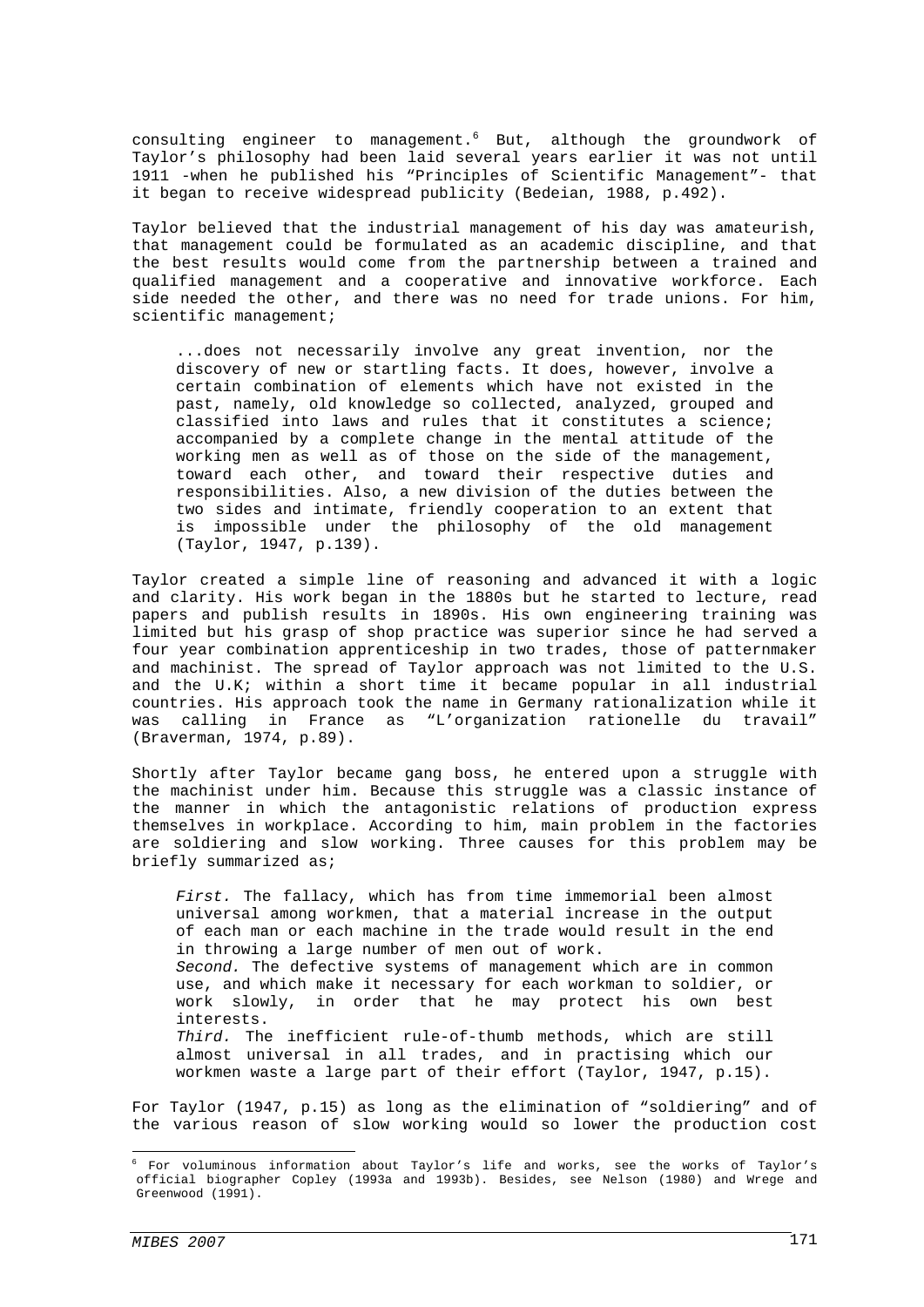that domestic and foreign markets would be greatly expanded. Besides, competitive power of the U.S. would be increased against rival countries.

According to Taylor, as mentioned above, the basic principle of scientific management is transferring the control of the labour process from workers to the agents of management who told the worker exactly what to do and how much output to achieve in detail. "Under the old approach to management" says Taylor (1947, p.35), "success depends almost entirely upon getting the "initiative" of the workmen, and it is indeed a rare case in which this initiative is really attained." However, under scientific management or task management;

..."the "initiative" of the workmen (that is, their hard work, their good-will, and their ingenuity) is obtained with absolute uniformity and to a greater extent than is possible under the old system; and in addition to this improvement on the part of the men, the managers assume new burdens, new duties, and responsibilities never dreamed of in the past. The managers assume, for instance, the burden of gathering together all of the traditional knowledge which in the past has been possessed by the workmen and then of classifying, tabulating, and reducing this knowledge to rules, laws, and formula which are immensely helpful to the workmen in doing their daily work. In addition to developing a science in this way, the management take on three other types of duties which involve new and heavy burdens for themselves (Taylor, 1947, p.36).

Taylor classifies these new tasks under four headings;

*First.* They develop a science for each element of a man's work, which replaces the old rule-of-thumb method.

*Second.* They scientifically select and then train, teach, and develop the workman, whereas in the past he chose his own work and trained himself as best he could.

*Third.* They heartily cooperate with the men so as to insure all of the work being done in accordance with the principles of the science which has been developed.

*Fourth.* There is an almost equal division of the work and the responsibility between the management and the workmen. The management take over all work for which they are better fitted than the workmen, while in the past almost all of the work and the greater part of the responsibility were thrown upon the men. It is this combination of the initiative of the workmen, coupled with the new types of work done by the management, that makes scientific management so much more efficient than the old plan. (Taylor, 1947, p.36-37).

Taylor explains the fourth heading above as follows;

The philosophy of the management of "initiative and incentive" makes it necessary for eachworkman to bear almost the entire responsibility for the general plan as well as for each detail of his work, and in many cases for his implements as well. In addition to this he must do all of the actual physical labour. The development of a science, on the other hand, involves the establishment of many rules, laws, and formulæ which replace the judgment of the individual workman and which can be effectively used only after having been systematically recorded, indexed, etc.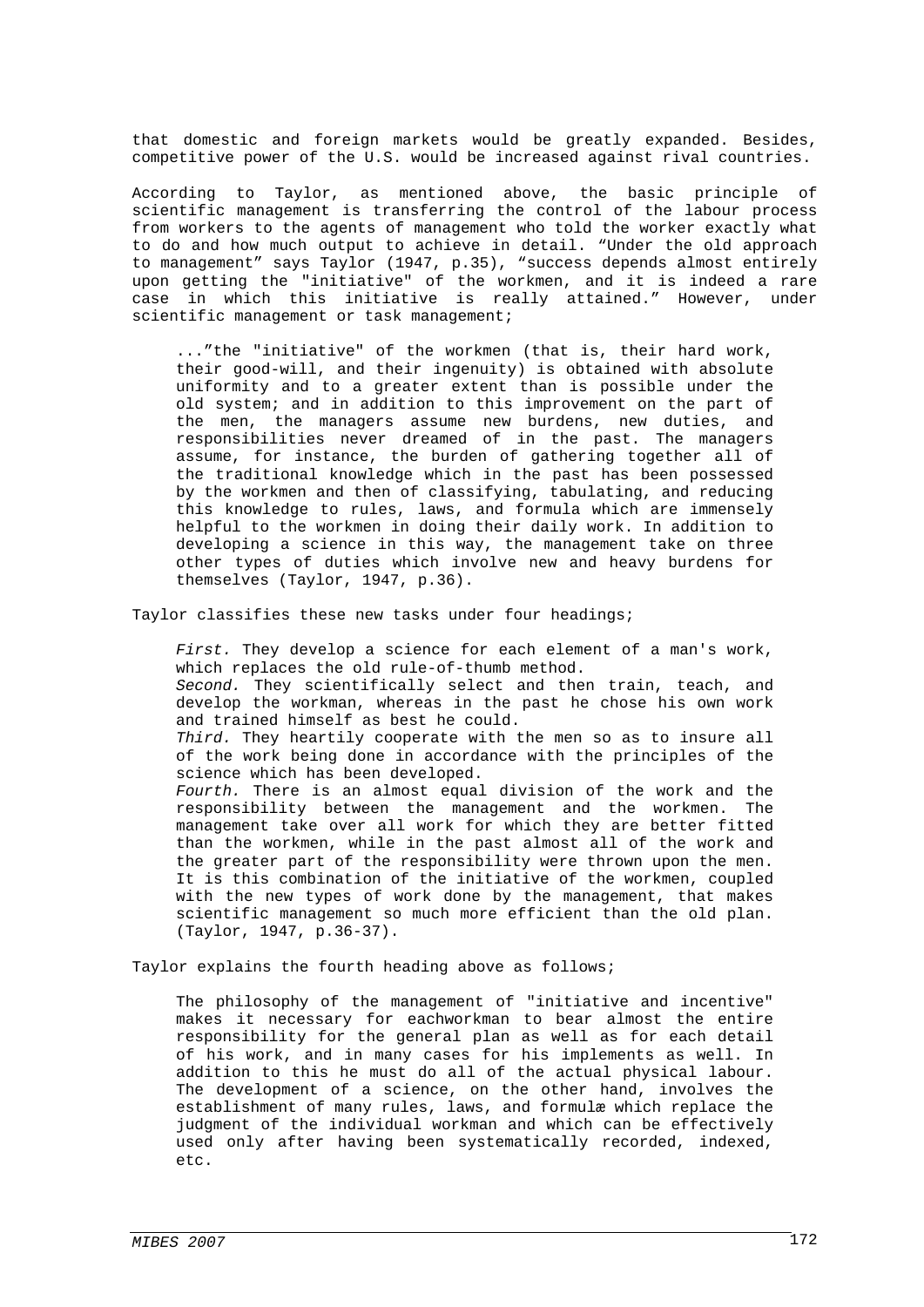The practical use of scientific data also calls for a room in which to keep the books, records, etc., and a desk for the planner to work at. Thus all of the planning which under the old system was done by the workman, as a result of his personal experience, must of necessity under the new system be done by the management in accordance with the laws of the science; because even if the workman was well suited to the development and use of scientific data, it would be physically impossible for him to work at his machine and at a desk at the same time. It is also clear that in most cases one type of man is needed to plan ahead and an entirely different type to execute the work. The man in the planning room, whose speciality under scientific management is planning ahead, invariably finds that the work can be done better and more economically by a subdivision of the labour; each act of each mechanic, for example, should be preceded by various preparatory acts done by other men. And all of this involves, as we have said, "an almost equal division of the responsibility and the work between the management and the workman." To summarize: Under the management of "initiative and incentive" practically the whole problem is "up to the workman," while under scientific management fully one-half of the problem is "up

These long quotations from Taylor's *magnum opus,* are well explaining the scope and the aim of the scientific management. As I emphasised above, his main concern is to build up control over the workers by eliminating workers' initiative in production process.

to the management."(Taylor, 1947, p.37-38).

Taylor's this approach to management was sharply criticised in two points. First point is related to human dimensions of the scientific management. According to this argument, in spite of the success of Taylor's managerial approach in increasing productivity, it is blind to human dimension. Taylor's scientific methods dehumanised the work process and regarded workers as an animated machine. The second argument underlines similar "blind spot". That is the "divorce of planning from doing" (Wrege and Greenwood, 1991, p.257).

The latter point discussed in 1970s to overcome bottlenecks of traditional scientific management. But this issue can be the subject of a different study.

## **Concluding Remarks**

Taylor attempted to respond his own age's problems. Then, he formulated the principles that will be used during the twentieth century not only in business but also in spheres like bureaucracy, military and education. Therefore, scientific management concerns us with its all dimensions. As it is indicated in this paper, the historical approach helps us to deepen our insight. When a topic examined with all dimensions and within the historical context, the meaning of new questions arisen from historical experience can be understood properly.

## **References**

Ashton, T.S., 1968, *The Industrial Revolution, 1760-1830*, Oxford University Press, London.

Babbage, C, 1832, *The Economy of Machinery and Manufactures*, http://socserv.mcmaster.ca/econ/ugcm/3ll3/babbage/babb1 (downloaded at  $08.01.2007$ .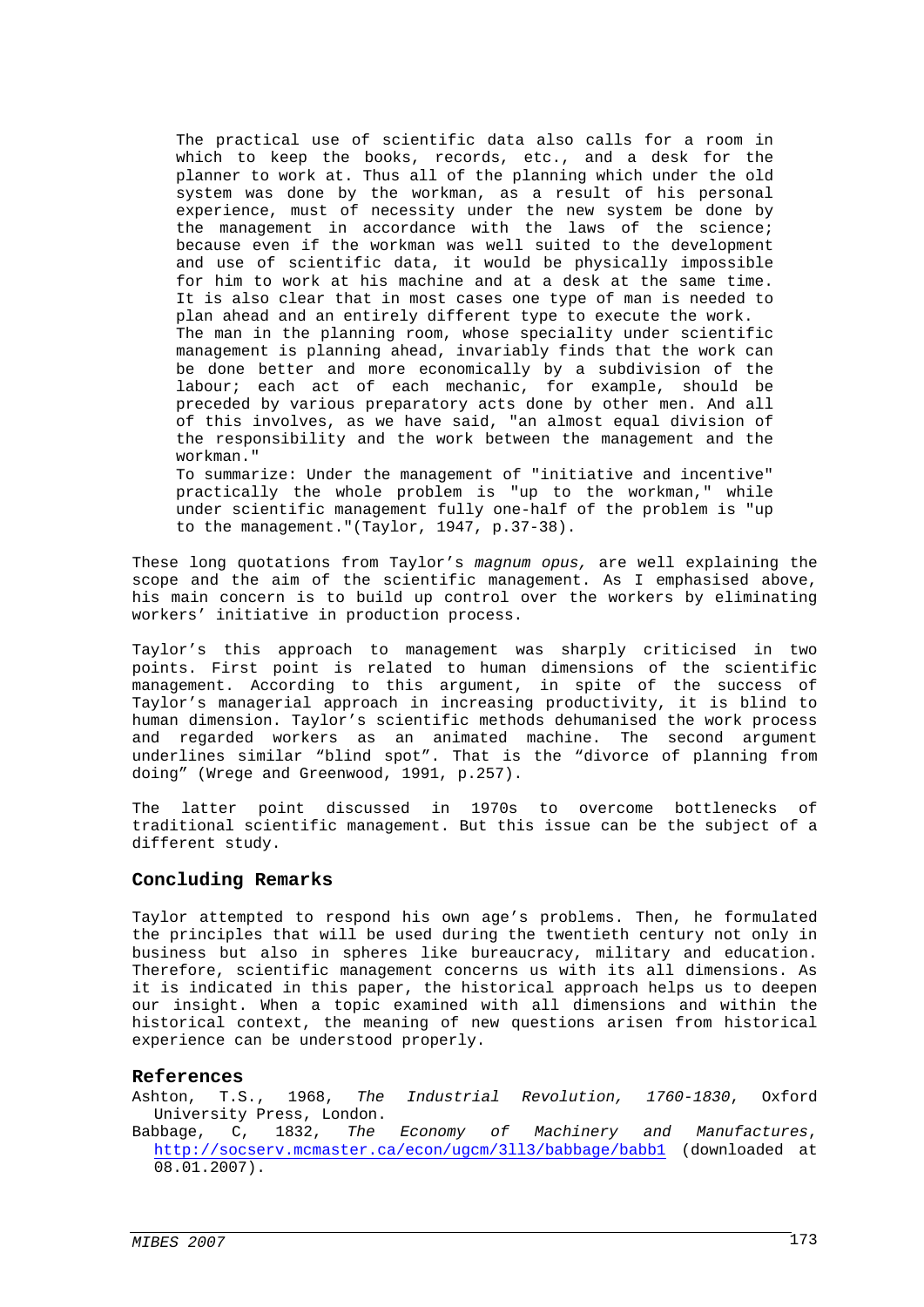Beales, H.L., 1934, "The Great Depression in Industry and Trade", *The*  Economic *History Review, 5*(1), 65-75.

Bedeian, A.G., 1988, "Historical Development of Management", in *Encyclopedia of Professional Management*, 2nd Edition, (Eds.) L.R. Bittel and J.E. Ramsey, Vol. 2, 491-496.

Braverman, H., 1974, *Labor and Monopoly Capital*, Monthly Review Press, New York and London.

Copley, F.B., 1993a, *F.W. Taylor, Father of Scientific Management*, Vol.I., Routledge Thoemmes Press, London.

Copley, F.B., 1993b, *F.W. Taylor, Father of Scientific Management*, Vol.II., Routledge Thoemmes Press, London.

Dobb, M., 1964, *Studies in the Development of Capitalism*, International Publishers, New York.

Hobsbawm, E. J., 1987, *The Age of Empire, 1875-1914*, Weidenfeld and Nicolson, London.

Hutchison, T., 1988, *Before Adam Smith, The Emergence of Political Economy, 1662-1776,* Basil Blackwell, Oxford.

Kemp, T., 1971, *Economic Forces in French History*, Denis Dobson, London,

- Landes, D., 1969, *The Unbound Prometheus*, Cambridge University Press, New York.
- Marshall, A., 1926, *Official Papers by Alfred Marshall*, Macmillan, London.

Nelson, D., 1974, Scientific Management, Systematic Management and Labour, 1880-1915, *The Business History Review*, 48(4), 479-500.

\_\_\_\_\_1980, *Frederick W. Taylor and the Rise of Scientific Management*, The University of Wisconsin Press, Maddison Wisconsin.

Person, H.S., 1934, "Scientific Management", *Encyclopedia of Social Sciences*, Vol. 14, 603-608.

Pollard, S., 1965, *The Genesis of Modern Management*, Harvard University Press, Cambridge Mass.

Rostow, W.W., 1948, *British Economy in the Nineteenth Century,* Oxford University Press, Oxford.

Saul, S.B., 1969, *The Myth of the Great Depression, 1873-1896.* MacMillan, New York.

Smith, A., 1937, *An Inquiry into the Nature and Causes of the Wealth of Nations,* (Ed.) Edwin Cannan, The Modern Library, New York.

Taylor, F.W., 1947, *Scientific Management*, Harper & Brothers Publishers, New York.

- Thompson, C.B., 1914, "The Literature of Scientific Management", *The Quarterly Journal of Economics,* 28(3), 506-557.
- Wells, D.A., 1889, (1970) *Recent Economic Changes*, Da Capo Press, New York.
- Wrege C.D., and R.G. Greenwood, 1991, *Frederick W. Taylor, the Father of Scientific Management*, Business One Irwin, Homewood Illionis.

#### **CV**

I am Ph.D student and research asistant in Hacettepe University Department of Economics.

I was born in 1975. I graduated from Ankara University, Faculty of Political Sciences, Department of Business Administration in 1997. I have also a job experience in financial sector. I have worked for a public bank as capital market specialist for two years. I got M.A Degree from Gazi University, Department of Economics in 2002. My M.A thesis was titled as "The Rise of Classical Political Economy". My interest areas are "Economic History" and "History of Economic Thought". Currently I'm studying on my Ph.D. dissertation that is about the crisis of "1873- 1896".